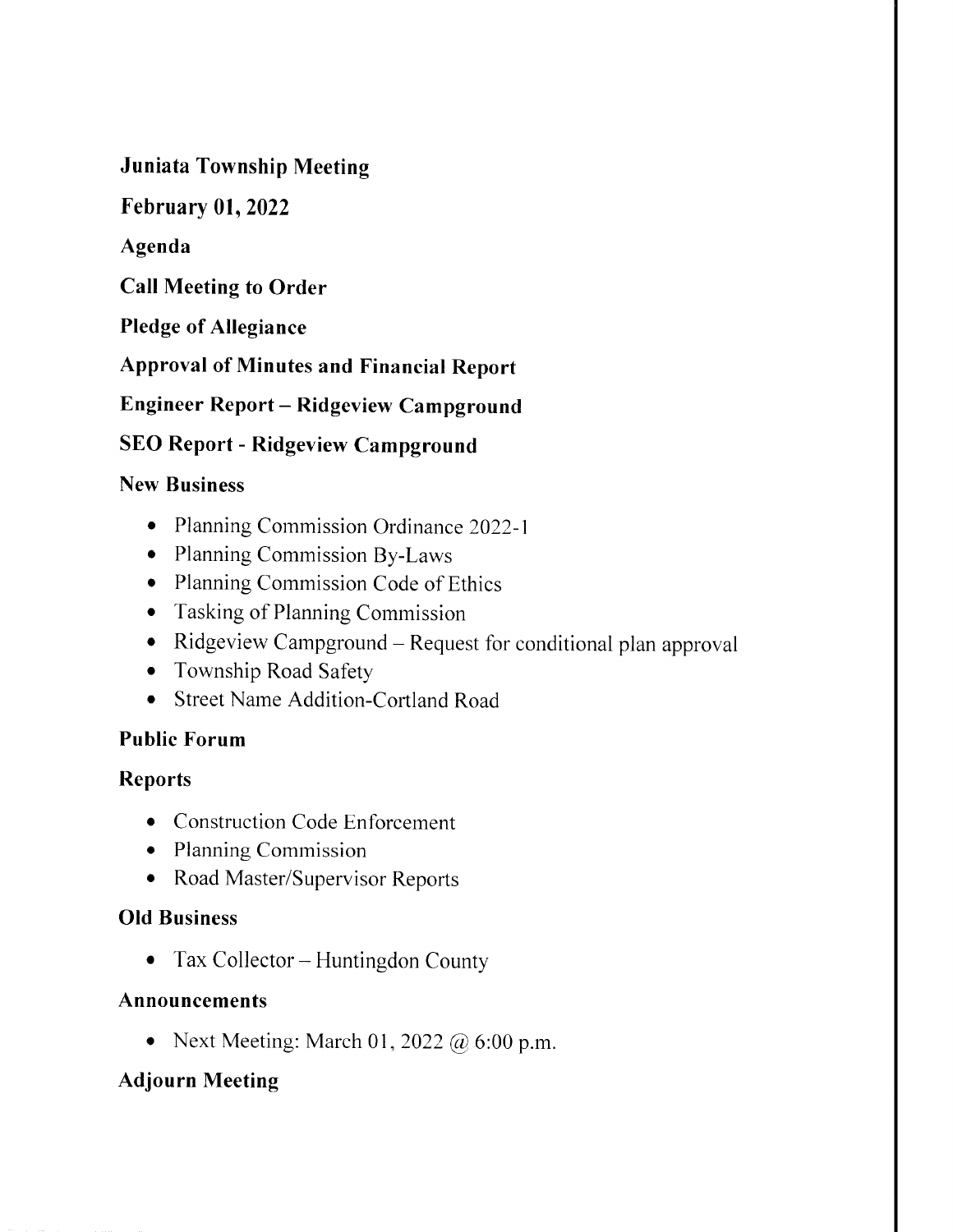# Juniata Township Meeting

# January 04,2022

## Minutes

Chairman Stein called the meeting to order at 6:00 p.m. at the Juniata Township Municipal Building and led the meeting in the Pledge of Allegiance.

## Attendance

Present:

- $\bullet$  Greg Stein Chairman
- $\bullet$  Dean Parks Co-chairman; Supervisor
- Wib Hall Supervisor
- Leslie McDermott Secretary/Treasurer
- o Jamie Catanese CEO/SEO
- o Wayne Bradburn Solicitor
- $\bullet$  Tom Levine Engineer
- o Duane Dysard Roadmaster

Guests:

• See Attached

Reading and approval of the regular meeting minutes from the December 07, 2O2l monthly township meeting.

Supervisor Parks motioned to accept the minutes as recorded for this meeting. Seconded by Supervisor Hall. Unanimously approved by the Board.

The financial report was presented. Supervisor Hall motioned to approve the financial report as recorded for this meeting. Seconded by Supervisor Parks. Unanimously approved by the Board.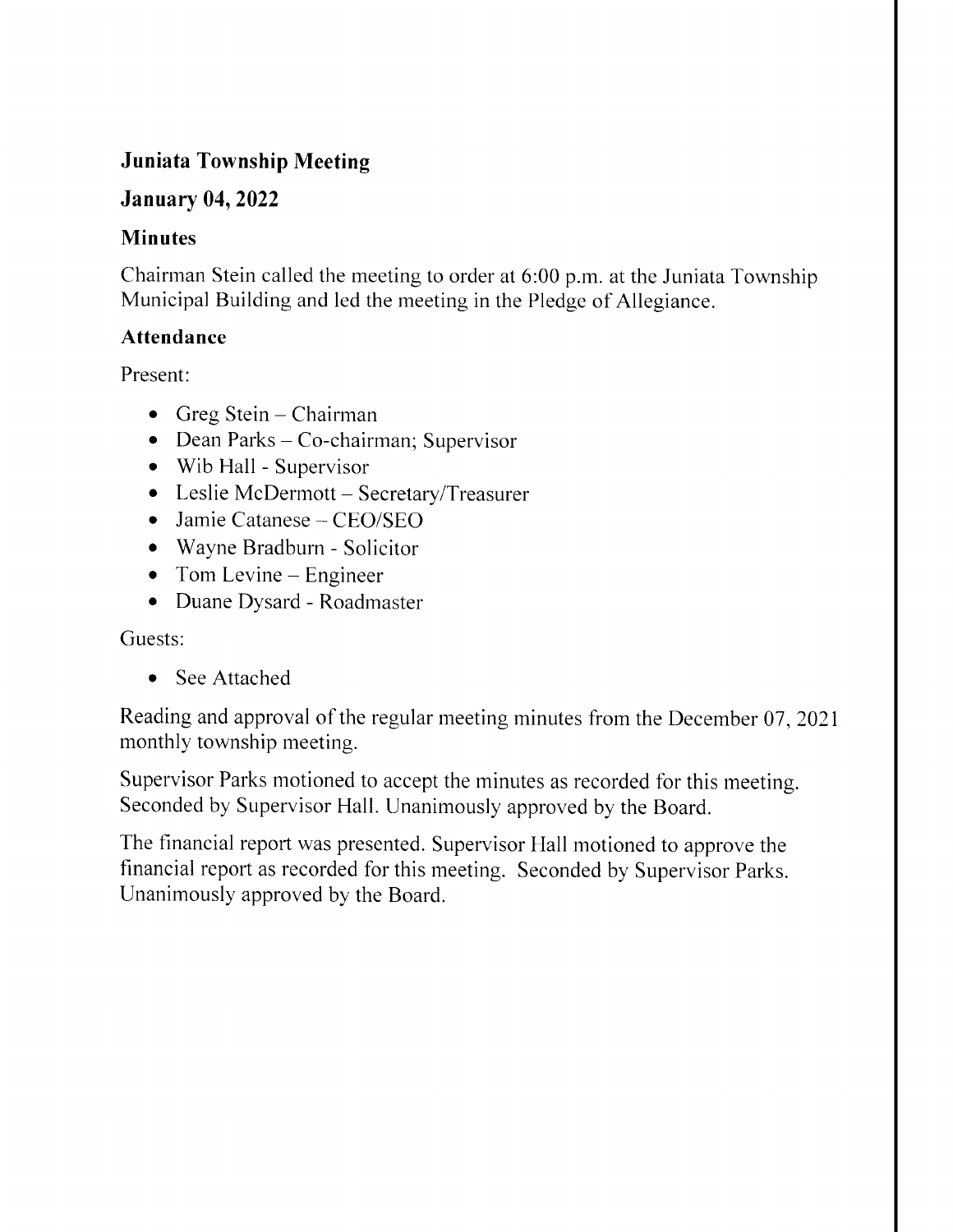# PUBLIC FORUM:

- Carl Grove asked if Supervisors received accurate flow rates from Pioneer Campground. Supervisor Stein did receive flow rates from owner but will not comment further.
- Carl cautioned the Board of Supervisors that false information is being posted and submitted to a state agency for approval of project.
	- o Attorney Bradburn advised Mr. Grove that if he has proof of such, he should file a complaint with the Pennsylvania Attorney General's office and/or the Huntingdon County District Attorney to report criminal fraud.
- o Carl asked if Supervisors obtained the highway occupancy permit that the residents requested at last meeting.
- o Chairman Stein informed Mr. Grove that the Board of Supervisors will no longer agree to do anything that is thrown out on the floor at public meeting without discussing with township engineer and solicitor.
- o Carl insists that in talking to the owner of Pioneer Campground, Keith Smith, he has found that the flow rates are much higher than the rates that Justin Stoner's engineers obtained from DEp reports.
- Justin Stoner clarified that DEP flow data reports from other campgrounds were used to create his campground plan and can be obtained from-DEp. Stoner stated that if the campground owner that Carl is speaking with is stating that his numbers are much higher than they originally submitted to DEP than there could possibly be a case of campground owner submitting fraudulent data to DEp.
- o Andrew Grove asked that the Board of Supervisors be diligent and make sure that the project is being done corectly.
- o Carl would like clarification on the discrepancies in the flow rates used to create Stoner's plan and what carl is being told by Keith Smith.
- Since Board of Supervisors will not request a review of the occupancy permit from Penn Dot, Ken Stewart has requested assistance from Representative Rich Irvin to have Penn Dot review the existing highway occupancy permit for the campground.

# Ridgeview Campground

Township Engineer, Tom Levine, gave an update on Ridge View Campground: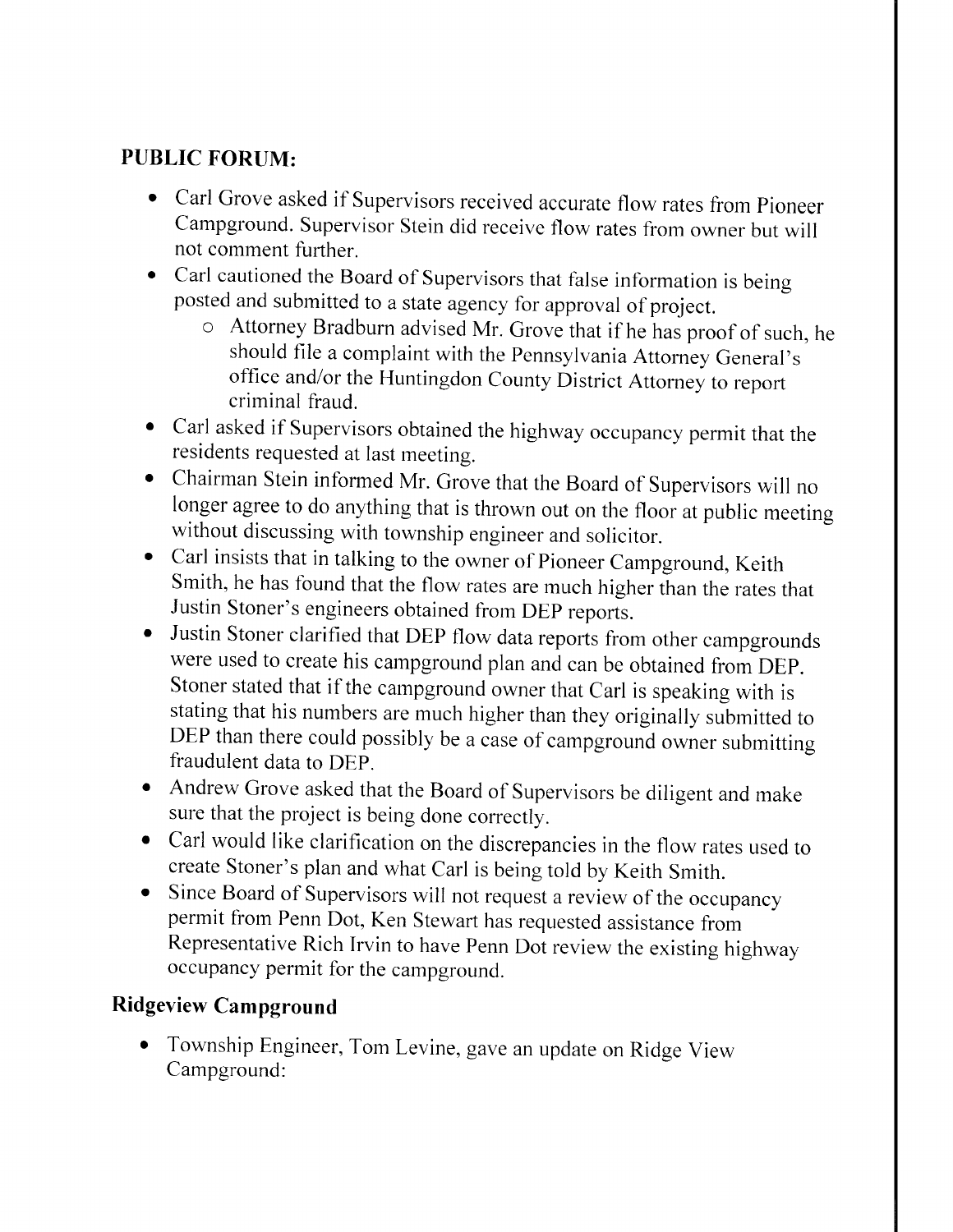- o The sewage facility planning module package that was acted on at last month's has been filed with at the DEP Altoona office.
- o Attorney Bradburn has reviewed some areas of concern with the project which are the status of the intersection on the state highway that was constructed in 2017 and the issue, construction or improvements on properties by others. Information was provided to applicant. The applicant responded through his attorney, Lou Glantz, with a letter dated 01/03/2022and additional information. Information provided by applicant is currently under review by Attorney Bradburn.
- o Last paragraph of the letter received from Attorney Glantz requested <sup>a</sup> time extension for plan consideration on behalf of his client until 02/09/2022.
- o Engineer Levin recommended granting the extension of time to 02/09/2022 as requested by the applicant.

Chairman Parks motioned to grant the time extension to applicant until 02/09/2022. Seconded by Supervisor Hall. Unanimously approved by the board.

### NEW BUSINESS:

### 2022 Budget

o Vice Chairman Parks motioned to adopt the 2022 Budget as presented and advertised. Seconded by Supervisor Hall. Unanimously approved by the board.

### Tax Collector Position

- o Vice Chairman Parks spoke with Juniata Township Tax Collector, Marcia Fisher, who stated that she does not want to let the township without a tax collector so she will continue in the position until township finds someone else.
- Secretary McDermott spoke with Susan Harry, Huntingdon County Treasurer and her office would be willing to collect for Juniata Township.

Supervisor Hall motioned to appoint the Huntingdon County Treasurer's office as tax collector for Juniata Township. Chairman Stine seconded the motion. Unanimously approved by the board.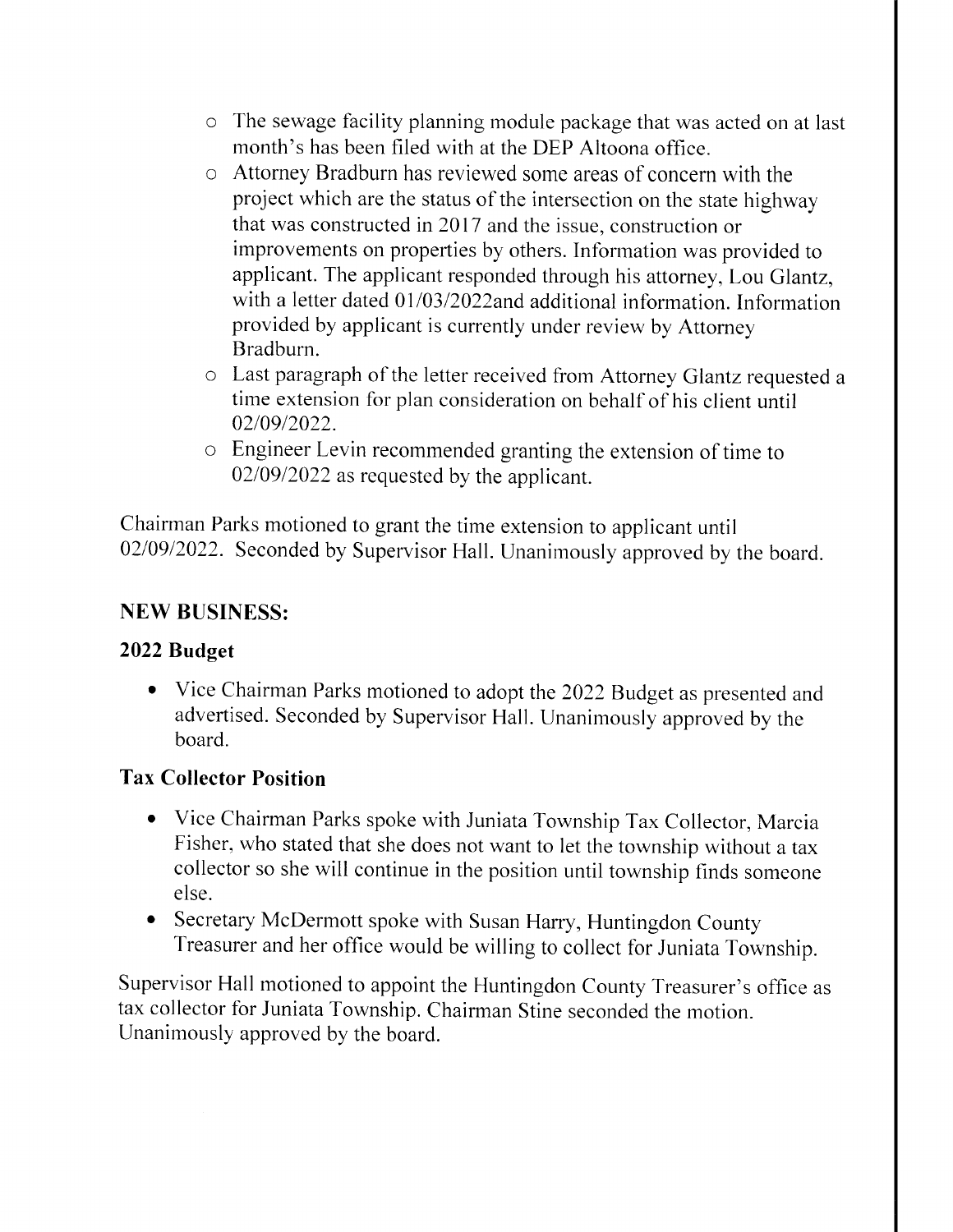o Secretary McDermott will compose letter to Huntingdon County Treasurer's office informing them of the township's decision to use them as tax collector and will call supervisors to sign letter when complete.

## Construction Code Enforcement

• See attached report.

# Planning Commission

- Chairman Stein reported that we have 5 volunteers for planning commission.
- o Planning commission cannot be official until an ordinance is drafted.
- Solicitor Newfield is preparing ordinance for adoption at February 01, 2022 meeting.
- o Justin Stoner would like to be on the planning commission but was advised by Solicitor Bradburn that he is unable to be appointed to commission because he is not a township resident but Mr. Stoner can volunteer.
- o Meetings must be held at Juniata Township building.

# Road Master/Supervisor Reports

- o Hose blew out on the white truck, has been repaired.
- . Spreader installed on red truck.
- o Supervisor Stein asked Roadmaster Dysard to check Point Road at the Stone House. There is water running across the road causing a large patch of ice.
- o Penn Township will take care of winter maintenance on Baker's Hollow.

# OLD BUSINESS:

# Mongold Property Violation

o Currently an active injunction. Therefore, can only be discussed in an executive session.

Supervisor Parks motioned to adjourn the meeting  $\omega$  6:52 p.m. Seconded by Supervisor Hall.

Next meeting will be held February 01, 2022  $@$  6:00 p.m.